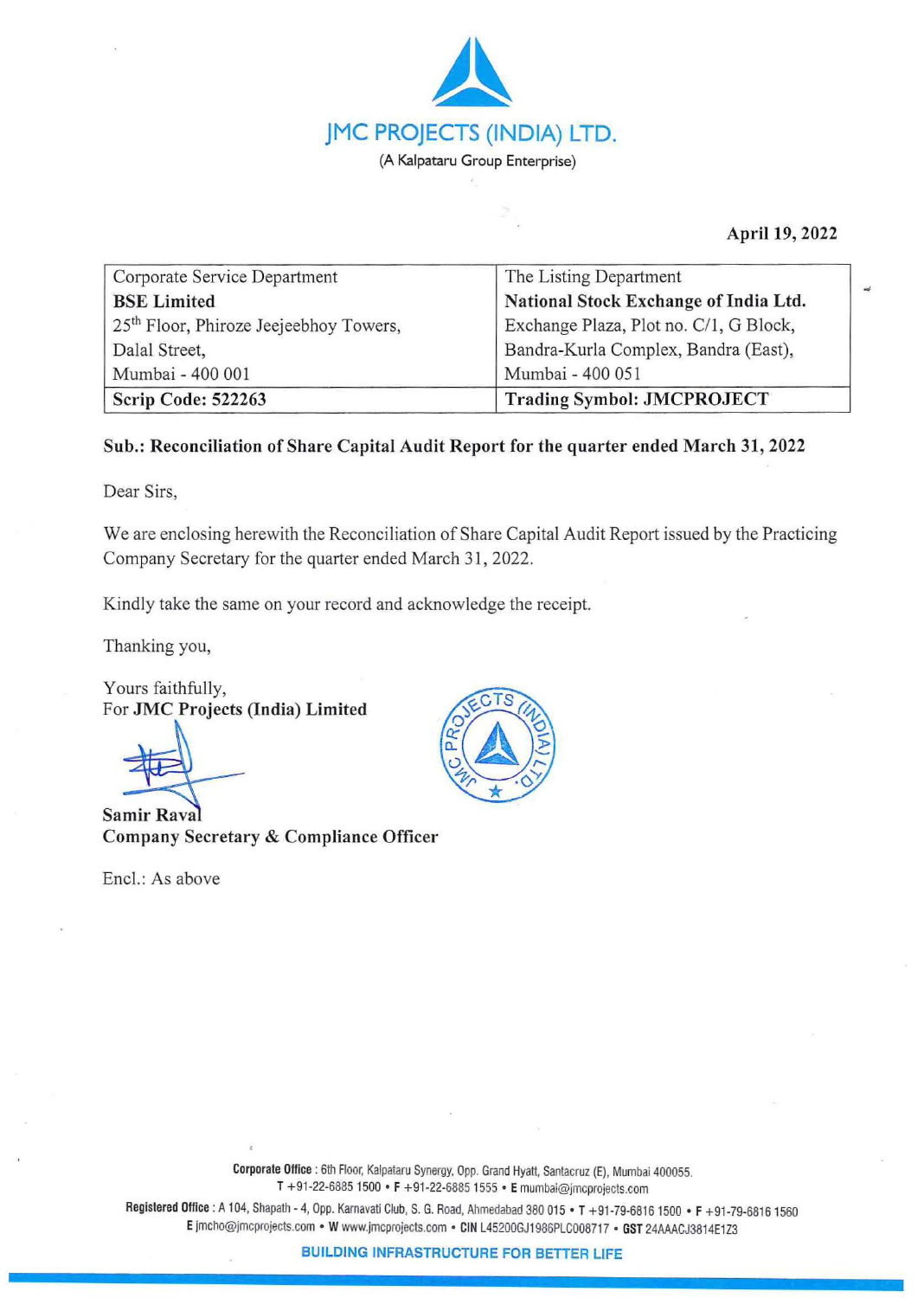

To, The Board of Directors, **JMC Projects (India) Limited**  6th Floor, Kalpataru Synergy, Opp. Grand Hyatt, Santacruz (East), Mumbai - 400 055

## Dear Sirs,

We have examined the relevant books, registers, forms, documents and papers produced before us electronically by **JMC Projects (India) Limited** ('the Company') and its Registrar and Share Transfer Agent (RTA), Link lntime India Private Limited, in respect of Reconciliation of Share Capital Audit as per Regulation 76 of the Securities and Exchange Board of India (Depositories and Participants) Regulations, 2018. To the best of our knowledge and according to the information and explanations given to us and as per the electronic records examined by us, we certify the following:

| 1. | For Quarter Ended:                                                            | March 31, 2022                                                                              |
|----|-------------------------------------------------------------------------------|---------------------------------------------------------------------------------------------|
| 2. | ISIN:                                                                         | INE890A01024                                                                                |
| 3. | Face Value:                                                                   | Rs. 2/- per share                                                                           |
| 4. | Name of the Company:                                                          | JMC PROJECTS (INDIA) LIMITED                                                                |
| 5. | Registered Office Address:                                                    | A-104, Shapath 4, Opp. Karnavati Club,<br>S. G. Road, Ahmedabad, Gujarat - 380015,<br>India |
| 6. | Correspondence Address:                                                       | 6th Floor, Kalpataru Synergy, Opp. Grand<br>Hyatt, Santacruz (East), Mumbai - 400 055       |
| 7. | Telephone & Fax Nos:                                                          | Tel. No.: +91 22 6885 1500<br>Fax No.: +91 22 6885 1555                                     |
| 8. | E-mail Address:                                                               | cs@jmcprojects.com<br>samir.raval@jmcprojects.com                                           |
| 9. | Names of the Stock Exchanges<br>where the Company's securities are<br>listed: | <b>BSE Limited</b><br>National Stock Exchange of India Limited                              |

## **RECONCILIATION OF SHARE CAPITAL AUDIT REPORT**

Office: 111, 11th floor, Sai-Dwar CHS Ltd., SAB TV Lone, Opp. Laxmi Industrial Estate, Off Link Road,<br>Above Shabari Restaurant, Andheri (West), Mumbai-400 053<br>2x301233 **.** Empil: collegerithescopistes.com . Website: useus

Tel .: 26301232/26301233 Email: cs@parikhassociates.com Website: www.parikhassociates.com Firm Unique Code: P198MH009800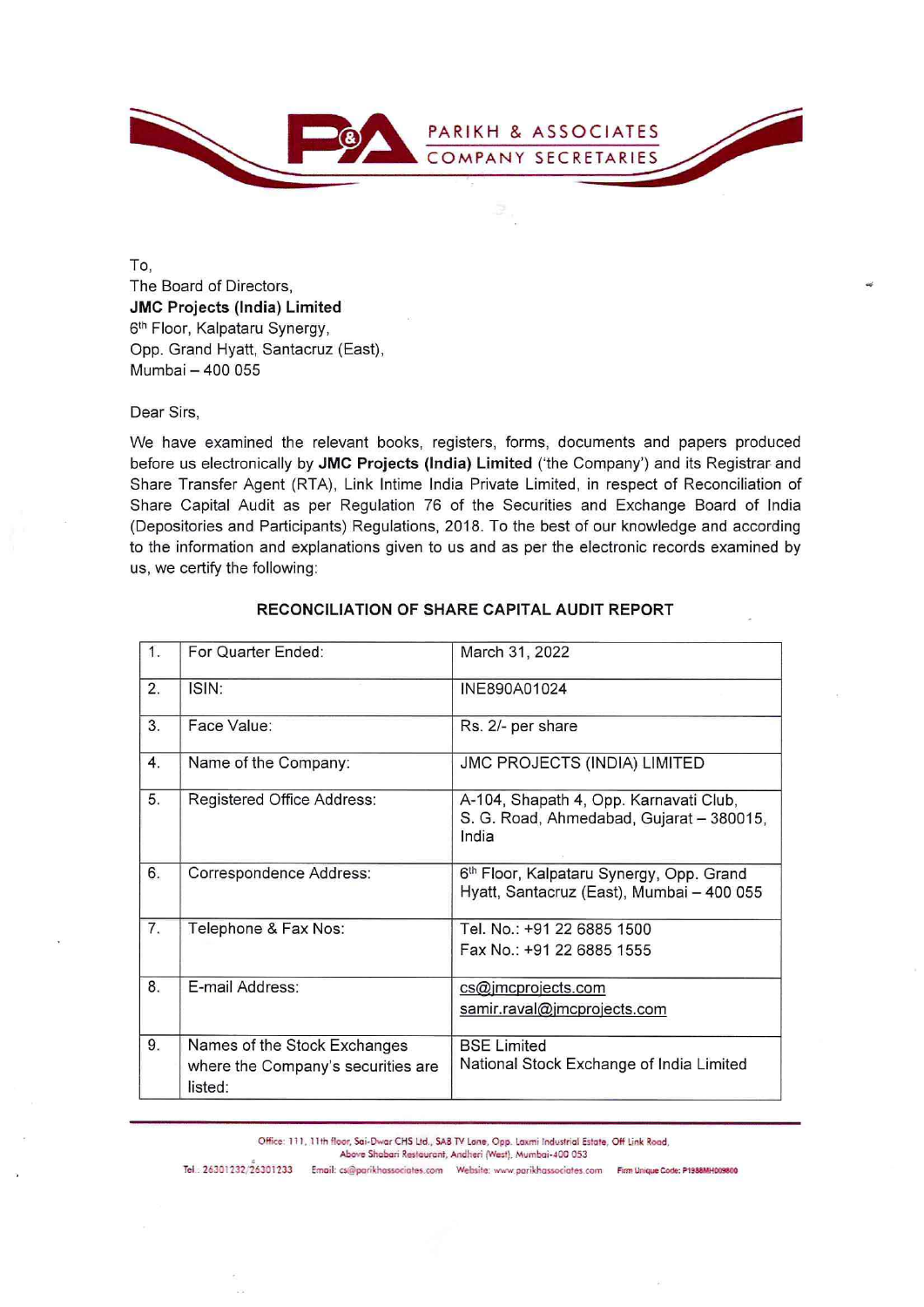**Continuation Sheet** 

|     |                                     |                  | % of Total Issued |
|-----|-------------------------------------|------------------|-------------------|
|     |                                     | Number of Shares | Capital           |
| 10. | <b>Issued Capital</b>               | 16,79,05,170     | 100.00            |
| 11. | Listed Capital (Exchange-wise)      |                  |                   |
|     | (as per Company records)            |                  |                   |
|     | <b>BSE Limited</b>                  | 16,79,05,170     | 100.00            |
|     | National Stock Exchange of India    | 16,79,05,170     | 100.00            |
|     | Limited                             |                  |                   |
| 12. | Held in dematerialised form in CDSL | 87,73,129        | 5.22              |
|     |                                     |                  |                   |
| 13. | Held in dematerialised form in NSDL | 1,58,92,0175     | 94.65             |
|     |                                     |                  |                   |
| 14. | Physical                            | 2,11,866         | 0.13              |
| 15. | Total No. of shares (12+13+14)      | 16,79,05,170     | 100.00            |
| 16. | Reasons for difference if any,      | N.A.             |                   |
|     | between (10&11), (10&15), (11&15)   |                  |                   |

17. Certifying the details of changes in share capital during the quarter under consideration as per table below:

| Particulars*** | No. of<br>shares | Applied /<br>Not<br>Applied<br>for listing | Listed on<br>Stock<br>Exchanges<br>(Specify<br>Names) | Whether<br>intimated<br>to CDSL | Whether<br>intimated<br>to NSDL | In<br>principal<br>approval<br>pending<br><b>SE</b><br>for<br>(Specify<br>Names) |
|----------------|------------------|--------------------------------------------|-------------------------------------------------------|---------------------------------|---------------------------------|----------------------------------------------------------------------------------|
| No Change      |                  |                                            |                                                       |                                 |                                 |                                                                                  |

\*\*\* Rights, Bonus, Preferential Issue, ESOPs, Amalgamation, Conversion, Buyback, Capital Reduction, Forfeiture (if any other specify)

| 18. | Register of Members is updated (Yes/No)                                                                            | Yes   |
|-----|--------------------------------------------------------------------------------------------------------------------|-------|
|     | If not, updated upto which date                                                                                    | N. A. |
| 19. | Reference of previous quarter with regards to excess<br>dematerialized shares, if any.                             | N. A. |
| 20. | Has the company resolved the matter mentioned in point<br>no. 19 above in the current quarter? If not, reason why? | N. A. |

 $\hat{\mathbf{z}}$